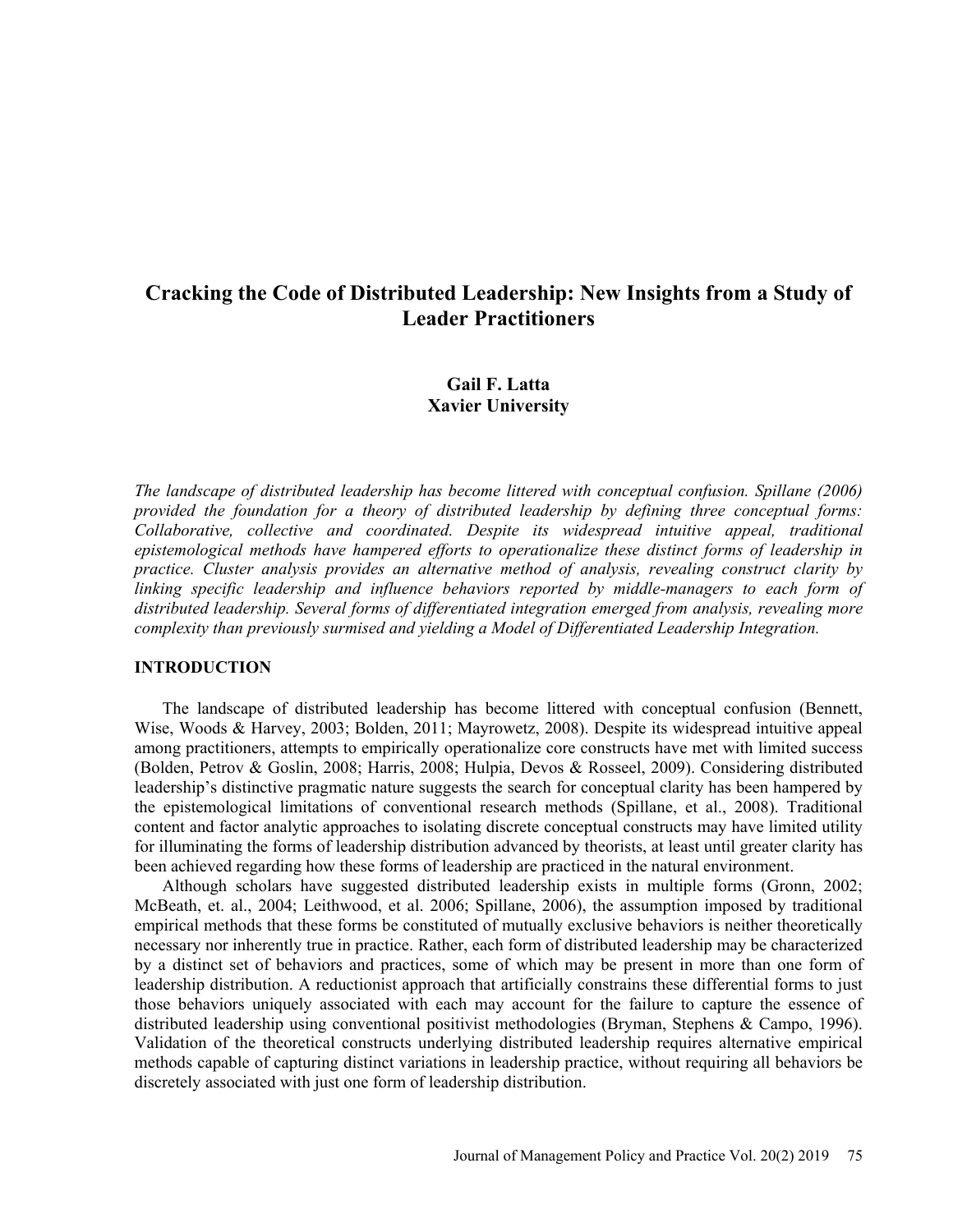This study employs hierarchical cluster analysis as an alternative to conventional factor analysis to identify the leadership behaviors and influence tactics working professionals report employing in practicing distributed leadership (Capra, 2005; Everitt, Landau, Leese & Stahl, 2011). Cluster analysis is the generic name for a set of statistical procedures well suited to revealing the underlying structure of qualitative or quantitative datasets, particularly when the researcher cannot state *a priori* how many categories may be present (Beckstead, 2002; Guest & McLellan, 2003). Cluster analysis has been widely used across disciplines for developing typologies, generating or testing hypotheses, and validating the utility of conceptual frameworks by determining "whether classifications defined through other means are, in fact, present in a data set" (Beckstead, 2002, p. 308; Aldenderfer and Blashfield, 1984).

Alternative clustering algorithms applied to an overall similarity (or dissimilary) matrix govern the order of linkages among cases and determine the membership of both aggregate and terminal clusters (Jurowski & Reich, 2000). Interpretation of the resulting dendrograms considers both the order and membership of cluster formation (Everitt, et al., 2011). Hierarchical cluster analysis is preferred over conventional factor analytic techniques when researchers wish to minimize loss of information contained in a set of observations due to complex variables that load on multiple factors. This makes the technique particularly appropriate for studying the potential overlap of behaviors associated with different forms of leadership distribution. While cluster analysis is a quantitative method, it includes a qualitative dimension related to the interpretation of emergent clusters, making it an ideal hybrid methodology for bridging the gap between theory and practice that has eluded scholars of distributed leadership employing conventional research methodologies.

### **Distributed Leadership**

Distributed leadership (DL) is the inverse of heroic leadership, representing the influence of the collective on the individual, rather than "the singular influence of an individual" on the whole collective (Burke, 2010, p. 52). Distributed leadership has emerged as a distinct approach to collective leadership differing from shared (Pearce & Sims, 2000), emergent (Seers, 1996), team (Hulpia, Devos & van Keer, 2010), and co-leadership in the degree to which it describes processes that occur outside the context of a pre-defined group (Friedrich, et al. 2009). Bennett (2003) is recognized for capturing the three defining characteristics of distributed leadership as "an emergent property of a group or network of interacting individuals" exhibiting "openness of boundaries", where the "varieties of expertise are distributed across the many, not the few" (p. 7). Spillane (2006) provided the foundation for a theory of distributed leadership by identifying three conceptual forms of distribution: Collaborative, collective and coordinated. Taxonomies offered by other leadership scholars (Gronn, 2002; McBeath, et. al., 2004; Leithwood, et al., 2006) focus more on the genesis of distributed leadership, addressing how and why leadership may become distributed in certain contexts, rather than the specific behaviors and processes that constitute the essence of leadership distribution itself.

From its inception, distributed leadership has been defined as a set of overlapping forms that share many fundamental elements in common. Spillane's (2006) three conceptual forms of distribution (collaborative, collective and coordinated) emerged from the primacy he placed on considering the enacted nature of leadership, emphasizing processual elements of interaction among contributors operating from various vantage points within an organization. Gronn's (2002) taxonomy adopts an agentic perspective, delineating three forms of concerted action based upon the locus of genesis: spontaneous collaboration, intuitive working relations and institutionalized practices. Two necessary conditions common to all three are interdependence and coordination. In Gronn's framework, these concerted forms of distributed leadership represent a progression of "successive stages in a process of institutionalization" (Gronn, 2002, p.431), and each may manifest as either collectively or co-performed work, a distinction based upon the degree of temporal and physical proximity of the actors. From a processual perspective both collectively performed and co-performed distributed leadership may be enacted through formal or informal conjoint agency.

Other theorists have extended Gronn's taxonomy, further elaborating the degree of planful vs. spontaneous alignment (Leithwood, 2004), or contrasting the formal vs. pragmatic, strategic vs. cultural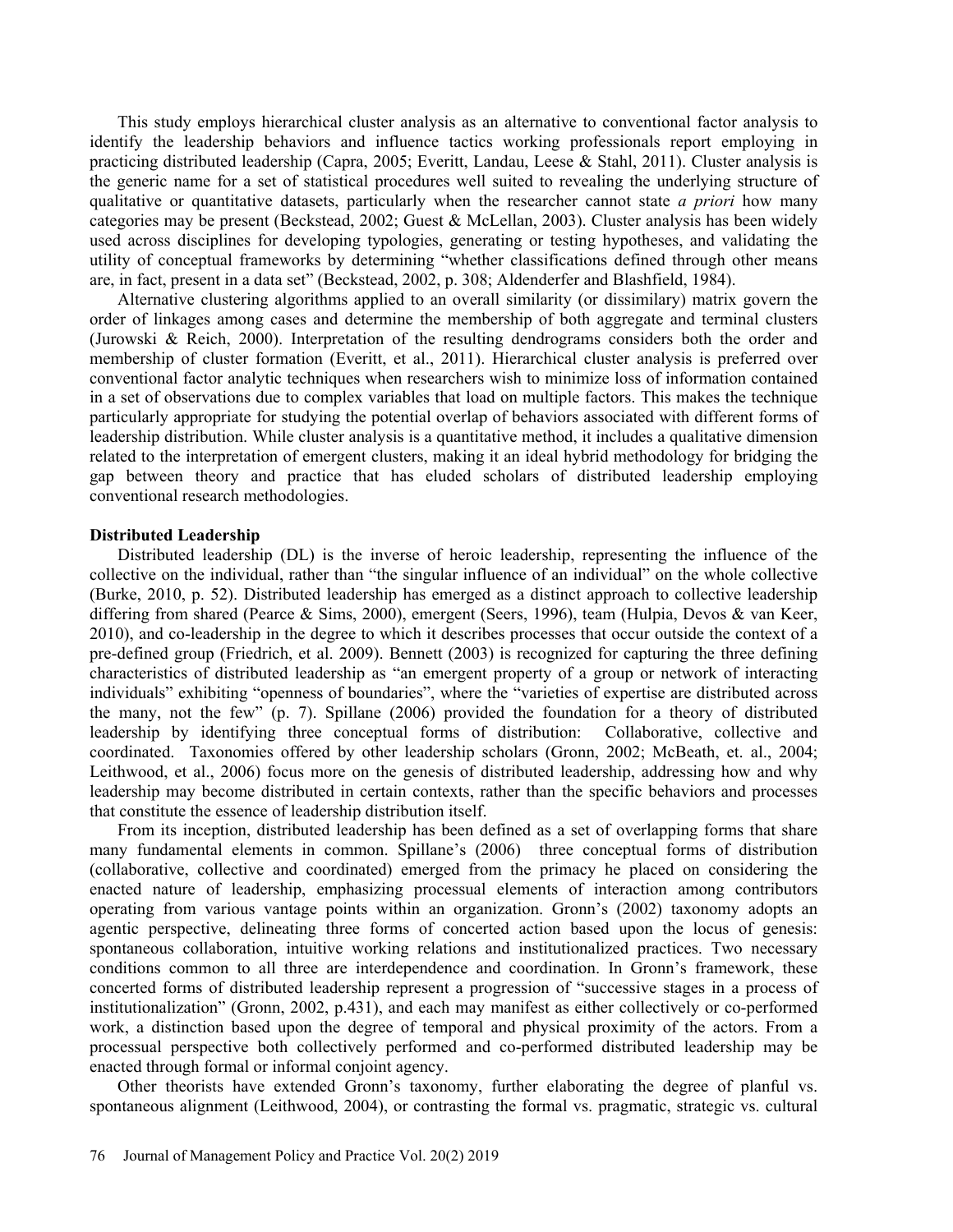and opportunistic vs. incremental contexts giving rise to leadership distribution (MacBeath, et al., 2004). While a focus on the contextual nature of leadership is common to all these theorists, Spillane's (2006) perspective remains unique in its focus on capturing the nature of the interactions among individuals coperforming leadership functions regardless of the conditions giving rise to the distribution of these functions. For Spillane (2006), "interactions are paramount in efforts to understand the practice [of leadership] from a distributed perspective…aggregating their actions is insufficient" (p. 191).

### **RESEARCH QUESTIONS**

The purpose of this study was to identify the relationship between Spillane's (2006) three forms of distributed leadership and the specific leadership and influence behaviors exhibited by practicing middle managers. Consideration was given to whether the behavioral associations predicted by distributed leadership scholars were mirrored in the pattern of interactions reported by practitioners working in environments conducive to the practice of distributed leadership. A taxonomy of leadership behaviors previously solicited from distributed leadership scholars provided a conceptual framework for interpreting survey data obtained from practitioners in middle management positions at participating organizations. A combination of cluster and factor analyses were used to triangulate data, yielding an alternative perspective on distributed leadership reflecting the experience of working professionals. The following research questions were addressed:

*RQ1: What clusters of leadership behavior are associated with each of Spillane's (2006) three forms of distributed leadership: collaborative, collective, and coordinated?* 

Cluster analysis, was used to illuminate these conceptual and behavioral associations, in order to preserve behaviors exhibited in more than one form of leadership distribution (Capra, 2005). A secondary purpose of this study was to document the degree of correspondence between leadership experts' perspectives on distributed leadership and practitioners' reported behaviors:

*RQ2: Are the behavioral associations predicted by distributed leadership scholars mirrored in the behavioral practices reported by individuals working in an unstructured task environment to accomplish a common goal?*

This question was addressed by examining the intersection between predictions derived from expert ratings and cluster analysis of practitioners' behavioral data. A corollary question addressed is whether the behaviors associated with each form of leadership distribution are exclusive to that form, or if not, in what overlapping patterns these behaviors co-occur.

*RQ3: Are the behaviors associated with each form of leadership distribution exclusive to that form, or if not, what overlapping patterns of association exist?* 

Comparative analysis of the behavioral associations resulting from the intersection of expert ratings and practitioner data determined the extent to which behavioral overlap exists among the forms of leadership distribution.

The differential use of influence tactics in association with the practice of different forms of leadership is well documented (Yukl, 2009). Thus, an examination of influence behaviors was included in the context of this study, both to further differentiate Spillane's forms of distributed leadership on the basis of established measures, and to verify the utility of the cluster analytic methodology for revealing structural patterns in similar survey data. Given the robust factor structure underlying the Influence Behavior Questionnaire (IBQ), this instrument provides a strong test of the methodological integrity of employing cluster analysis to reveal behavioral patterns in this study.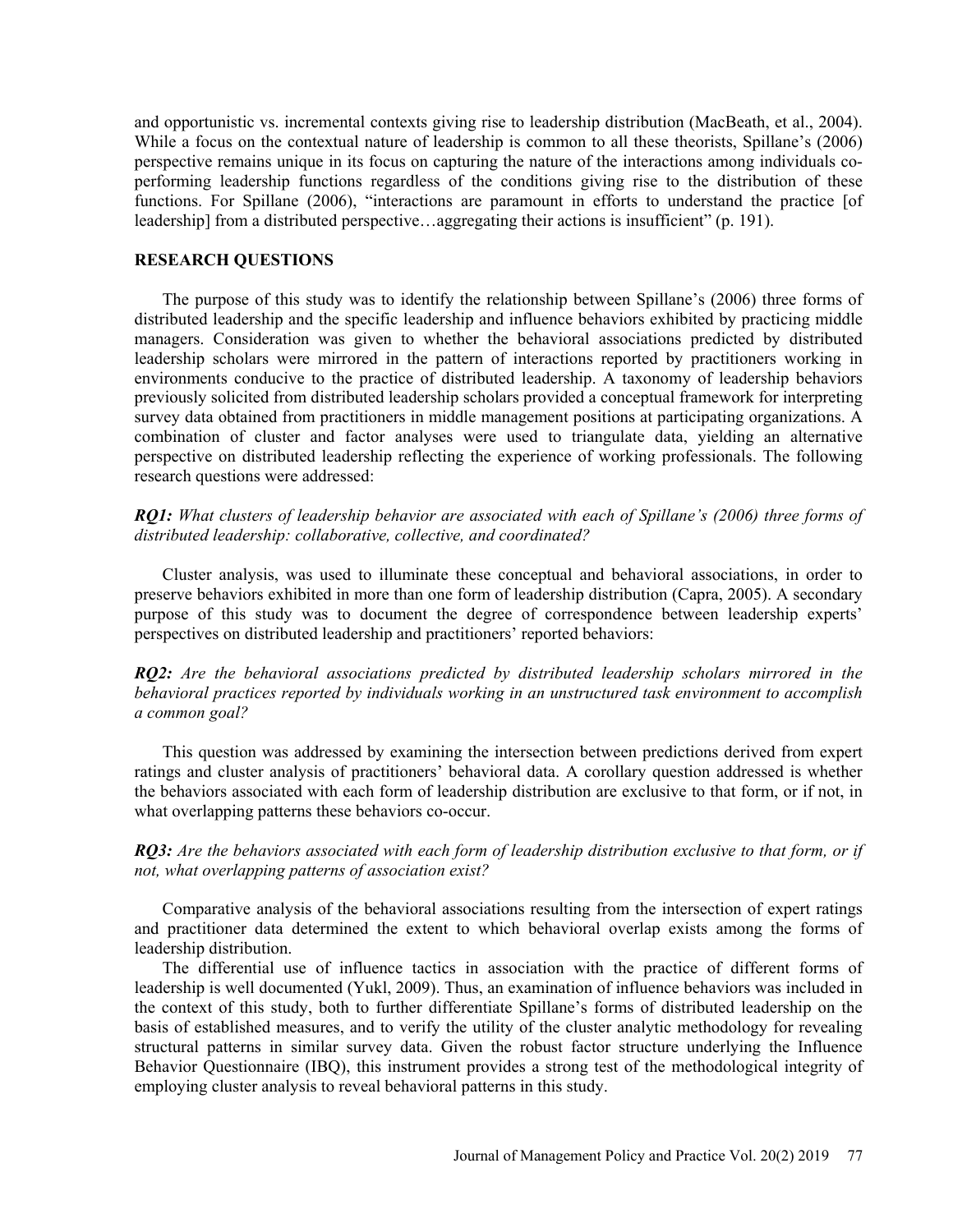*RQ4: Which influence tactics are employed by individuals working in an unstructured task environment to accomplish a common goal?* 

Cluster analysis similar to that employed in addressing RQ1 were used to illuminate patterns of influence behaviors employed by practitioners working in a distributed leadership context. Evidence of convergence with the known factor structure of the IBQ was examined to validate the utility of cluster analysis for revealing behavioral associations in the dataset. The intersection of leadership and influence behaviors was explored to determine the differential association of Yukl's (2009) eleven influence tactics with Spillane's (2006) three forms of distributed leadership.

*RQ5: Which influence tactics are associated with each of Spillane's (2006) three forms of distributed leadership (collective, collaborative, and coordinated)?* 

Traditional factor analytic methods were employed to explore the relationship between influence tactics and leadership behaviors employed by practitioners in a distributed context.

### **METHODOLOGY**

#### **Survey Development**

This study focuses on the analysis of data collected using a survey instrument previously developed from focus groups conducted with middle managers to elicit the types of leadership behaviors they engaged in while working together as an unstructured work group to accomplish cross-institutional project (Zirkle, 2012). Focus groups were conducted at nine public and private organizations. Participants were asked to recall the project and discuss the nature of their interactions with other professional staff members throughout planning and execution, including how they came together, identified what needed to be done, the nature and frequency of their interactions, and how they keep moving forward to achieve desired outcomes. Participants were not told the study was about distributed leadership, although probing questions throughout sought to clarifying the types of leadership behaviors each member contributed and the degree to which leadership functions were either consolidated or distributed among multiple individuals at various points during the project. Distributed leadership was neither defined nor explicitly discussed as part of the focus group protocol so as not to bias responses.

Focus group transcripts were later coded using content analysis to identify the leadership behaviors reported. These behaviors were then categorized by a panel of experts (scholars) based on Spillane's (2006) conceptual definitions of distributed leadership: *Collaborative Distribution* **– "**the leadership practice involves leaders co-performing a leadership routine together in the same time and place. Collaborated distribution involves a reciprocal interdependency, in which the actions of different leaders involve input from one another co-performing a leadership routine"; *Collective Distribution* **-** "the leadership practice involves leaders who work separately but interdependently to co-perform a leadership routine.…situations in which two or more leaders are co-performing a routine but not in the same place or at the same time" ; *Coordinated Distribution* **-**"the leadership practice involves leadership co-performing a leadership routine in which they work separately or together on sequentially arranged leadership tasks that are necessary for the performance of the routine" (p. 61). This framework became the basis for the independent analysis of survey data and model creation that are the focus of this study. The focus groups and survey administration were conducted by a research associate to avoid biasing the analysis of survey data reported here.

### **Survey Administration**

A 41-item leadership behavior survey, based on the taxonomy of leadership behaviors derived from the focus groups, was administered to a sample of middle managers at public and private organizations in Northeastern United States. Prior to completing the survey, these practitioners were asked to think of a cross-institutional project they worked on in the past 6 months involving an unstructured work group.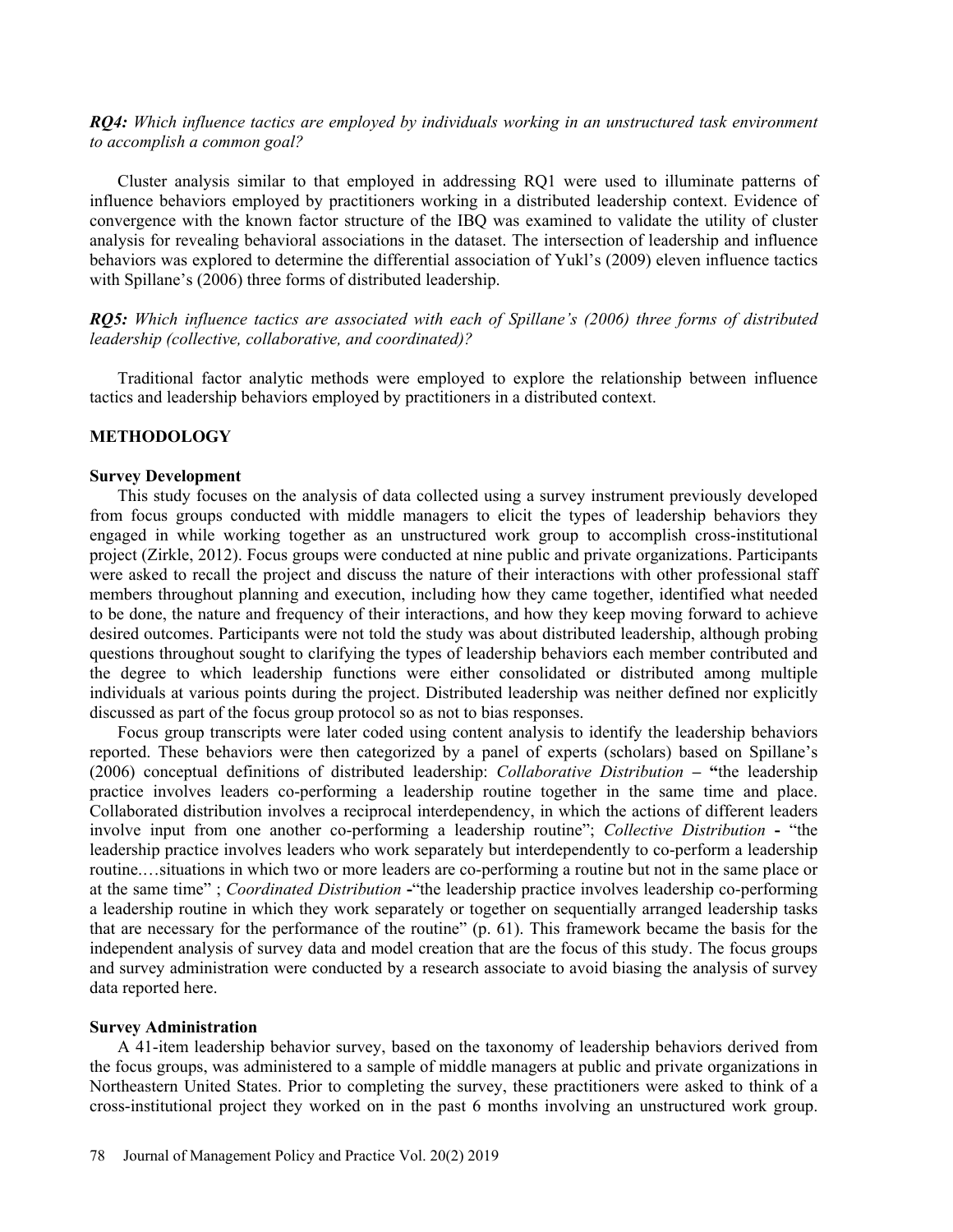Participants were asked to indicate on a 5-point Likert scale the frequency with which someone working on the project exhibited each behavior described by the survey instrument. Sample survey items included: "many opinions were sought before decisions were made"; "communication mostly occurred face-toface"; "most individuals worked independently"; "everyone was kept well informed"; "when meetings were held, everyone was expected to attend". These middle-managers also completed the 44-item IBQ (Yukl, 2004) using a similar response frame. Solicitation continued until 200 surveys were completed. Demographics of respondents suggest the sample was representative.

### **RESULTS**

Results of data analysis are presented below in three sections. First separate cluster analyses of the leadership and influence behaviors reflected in responses to the practitioners' survey are presented. Second, results of the cluster analysis of practitioners' leadership behaviors are compared to the framework of distributed leadership obtained previously from leadership scholars. Finally, factor analysis of the practitioners' survey data is reported followed by correlational and regression analyses exploring the relationship between leadership and influence behaviors among middle-managers who responded to the survey. Following the presentation of these results, a Model of Distributed Leadership Integration consolidating findings from this study will be presented, along with a research agenda and implications for practitioners.

#### **Cluster Analysis**

Hierarchical cluster analysis provides a way of grouping survey items based upon the similarity of responses such that: 1) all items are retained, and 2) both the overlap and differentiation among items are revealed (Everitt, et.al., 2011). For purposes of this study, cluster analysis is the preferred method of analysis because it allows meaning to be extracted from survey ratings without any loss of information. The results reveal both the behaviors or influence tactics *discretely* associated with each form of distributed leadership (represented in the terminal clusters), as well as illuminating those behaviors or influence tactics that may be associated with more than one form of leadership distribution (represented in the aggregate clusters).

The purpose of this analysis was to determine the natural combinations of behaviors middle-managers reported engaging in while working in unstructured project-based environments conducive to distributed leadership. Using cluster analysis ensured that behaviors used with the same frequently were grouped together, forming a 'cluster' of leadership behaviors. Content analysis was then applied to each of these clusters to identify what the behaviors had in common. The clusters were assigned conceptual names denoting the common theme identified in each. Cluster analysis was applied separately to practitioners' survey responses to the leadership behavers and influence tactics surveys. Thus two cluster analyses were performed: one analysis clustered leadership behaviors, the other clustered influence tactics. The resulting dendrograms were analyzed for discrete, interpretable clusters and order of clustering, starting at the highest level. Conceptual labels were assigned to each discrete cluster that emerged from analysis.

### *Leadership Behaviors Cluster Analysis*

The first cluster analysis performed on practitioners' survey data was based on their ratings of the frequency of leadership behaviors employed in their unstructured work groups. The resulting dendrogram is displayed in Figure 1. This dengrogram groups leadership behaviors by the frequency with which respondents reported employing them while completing a project with an unstructured work group. Both the order of grouping and the terminal clusters are significant: Behaviors grouped together higher in the hierarchy were employed with the same degree of frequency. The terminal clusters represent constellations of behaviors that were frequently use together. Interpretation of the dendrogrm focused on content analysis of the terminal clusters, as well as the order in which these clusters were joined into meaningful aggregate clusters. Starting at the top and progressing to the lowest level of analysis, nine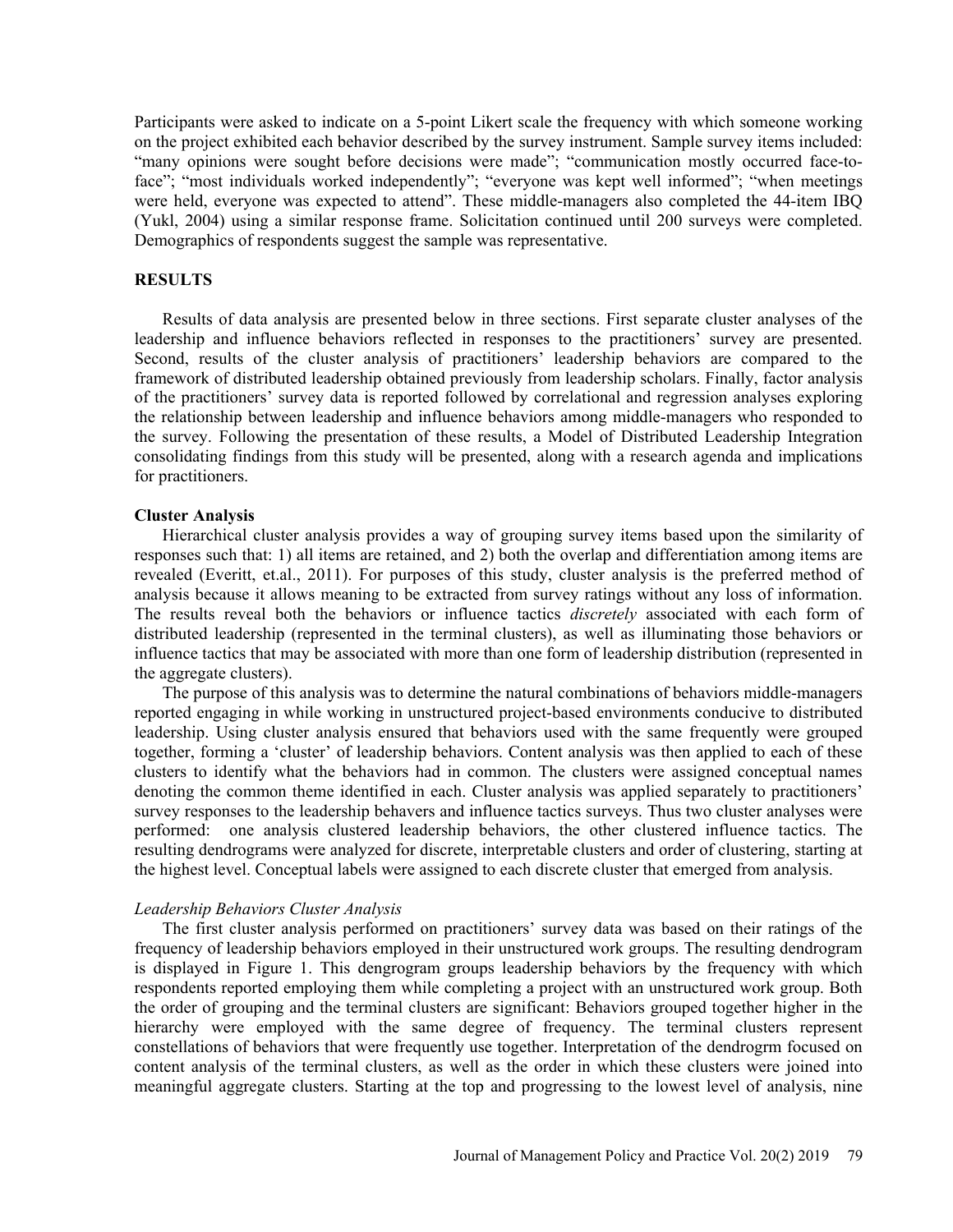terminal clusters were extracted from the Practitioners' Leadership Behaviors dendrogram. Survey item membership for each of these clusters is presented in Figure 2.

Interpretation of these emergent clusters proceeded with an examination of the specific leadership behaviors from the practitioners' survey grouped together in each cluster, with a focus on discerning the shared meaning contained. Based on this analysis, the following clusters were identified and labeled as detailed in Table 1. Using content analysis, conceptual definitions were assigned to each emergent cluster as follows: Cluster A reflects *interdependence* among all participants or contributors to a project. Cluster B concerns the conduct of *structured meetings* involving all participants. This contrasts with Cluster C which reflects reliance on email or telephone communication for decision making, i.e. *virtual meetings*. Cluster D contains items governing work carried out separately and sequentially as *serial integration*, while Cluster E reflects greater integration of all participants throughout as *holistic integration*. Items in Cluster F concern efforts to ensure a high level of *involvement* by all contributors to a project. Cluster G concerns the *division of labor* to be spread out across multiple contributors working either simultaneously or sequentially.



**FIGURE 1 PRACTITIONERS' LEADERSHIP BEHAVIORS CLUSTER ANALYSIS DENDROGRAM**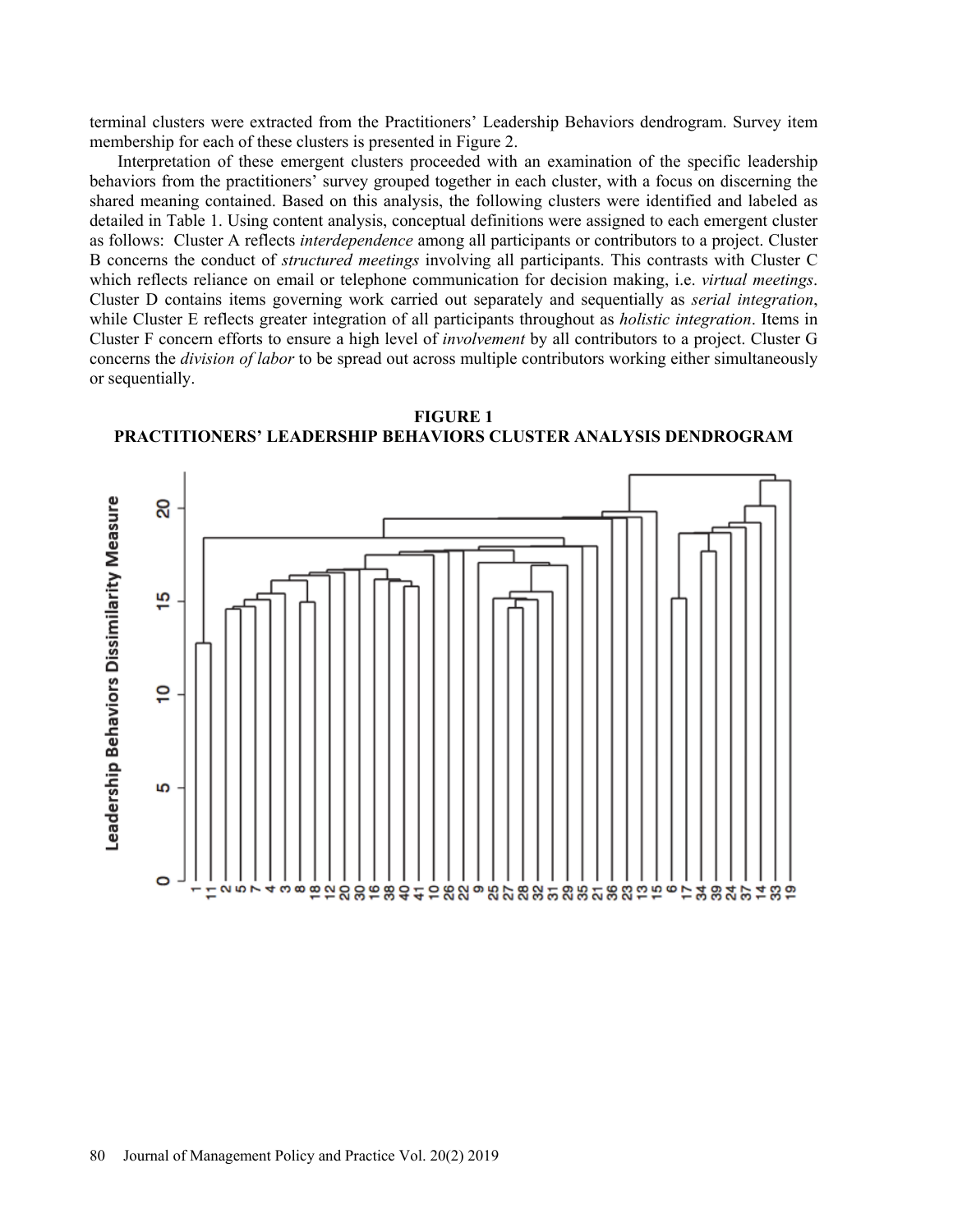### **FIGURE 2 ORDER OF CLUSTER FORMATION FROM PRACTITIONERS' LEADERSHIP BEHAVIORS SURVEY**

|                                                                                             | 1, 2, 3, 4, 5, 7, 8, 9, 10, 11, 12, 13, 15, 16, 18, 20, 21, 22, 23, 25, 26, 27, 28, 29, 30,<br>6, 14, 17, 19, 24, |             |         |       |              |          |                |             |        |
|---------------------------------------------------------------------------------------------|-------------------------------------------------------------------------------------------------------------------|-------------|---------|-------|--------------|----------|----------------|-------------|--------|
| 31, 32, 35, 36, 38, 40, 41                                                                  |                                                                                                                   |             |         |       |              |          | 33, 34, 37, 39 |             |        |
|                                                                                             |                                                                                                                   |             |         |       |              |          |                |             |        |
| $13^*$ ,<br>1, 2, 3, 4, 5, 7, 8, 9, 10, 11, 12, 16, 18, 20, 21, 22, 25, 26, 27, 28, 29, 30, |                                                                                                                   |             |         |       |              |          |                | 6, 17,      | $14*,$ |
| 31. 32. 35. 38. 40. 41                                                                      |                                                                                                                   |             |         |       |              | $15^*$ , | 24, 34,        | $19^*$      |        |
| 1, 11                                                                                       | 2, 3, 4, 5, 7, 8, 12, 16, 18, 20, 30, 38,                                                                         |             |         |       | $10, 21^*$ , | 9, 25,   | $23^*$ ,       | 37, 39      | $33*$  |
|                                                                                             | 40, 41                                                                                                            |             |         |       | 22, 26,      | 27, 28,  | $36*$          |             |        |
|                                                                                             | 16, 38,<br>2, 3, 4, 5, 7, 8, 12, 18, 20, 30,                                                                      |             |         | $35*$ | 29, 31,      |          |                |             |        |
|                                                                                             | 38<br>40, 41                                                                                                      |             |         |       | 32,          |          |                |             |        |
|                                                                                             | 2, 3, 4,                                                                                                          | 8, 18       | 12, 20, |       |              |          |                |             |        |
|                                                                                             | 5, 7                                                                                                              |             | 30      |       |              |          |                |             |        |
| $\mathbf{A}$                                                                                | B                                                                                                                 | $\mathbf C$ | D       | E     | F            | G        |                | $\mathbf H$ |        |

\*These items failed to form an interpretable terminal cluster

**TABLE 1 TERMINAL CLUSTERS EXTRACTED FROM PRACTITIONERS' LEADERSHIP BEHAVIORS SURVEY** 

| <b>Cluster</b> | Label                | <b>Survey Items*</b>      |
|----------------|----------------------|---------------------------|
| Cluster A      | Interdependence      | 1,11                      |
| Cluster B      | Structured meetings  | 2, 3, 4, 5, 7             |
| Cluster C      | Virtual meetings     | 8, 18                     |
| Cluster D      | Serial Integration   | 12, 20, 30                |
| Cluster E      | Holistic Integration | 16, 38, 40, 41            |
| Cluster F      | Involvement          | 10, 21, 22, 26, 35        |
| Cluster G      | Division of Labor    | 9, 25, 27, 28, 29, 31, 32 |
| Cluster H      | Group supervision    | 6, 17, 24, 34, 37, 39     |

*\*Item numbers from Practitioners' Leadership Behaviors Survey*

Higher up in the hierarchy of the cluster analysis (above the terminal clusters), aggregate clusters were also forms and assigned conceptual labels. Clusters B and C combine before joining with other clusters, and together reflect alternative forms of *logistical integration*. Clusters B, C, D and E create an aggregate cluster, reflecting alternative *forms of integration* among project participants or contributors, before joining with other clusters. In the overall factor structure, Clusters A (*interdependence*) and F (*involvement*) join simultaneously with Clusters G (*division of labor*) creating the combined Cluster BCDE (*forms of integration*). This was interpreted as indicating that interdependence and involvement are essential elements of all three forms of leadership distribution, rather than being a distinguishing feature of any particular form of distributed leadership. Cluster H contains items describing supervised group work and was labeled *group supervision*, while Cluster I describes supervised work conducted independently, *individual supervision*. In the overall factor structure, Clusters H (*group supervision*) and I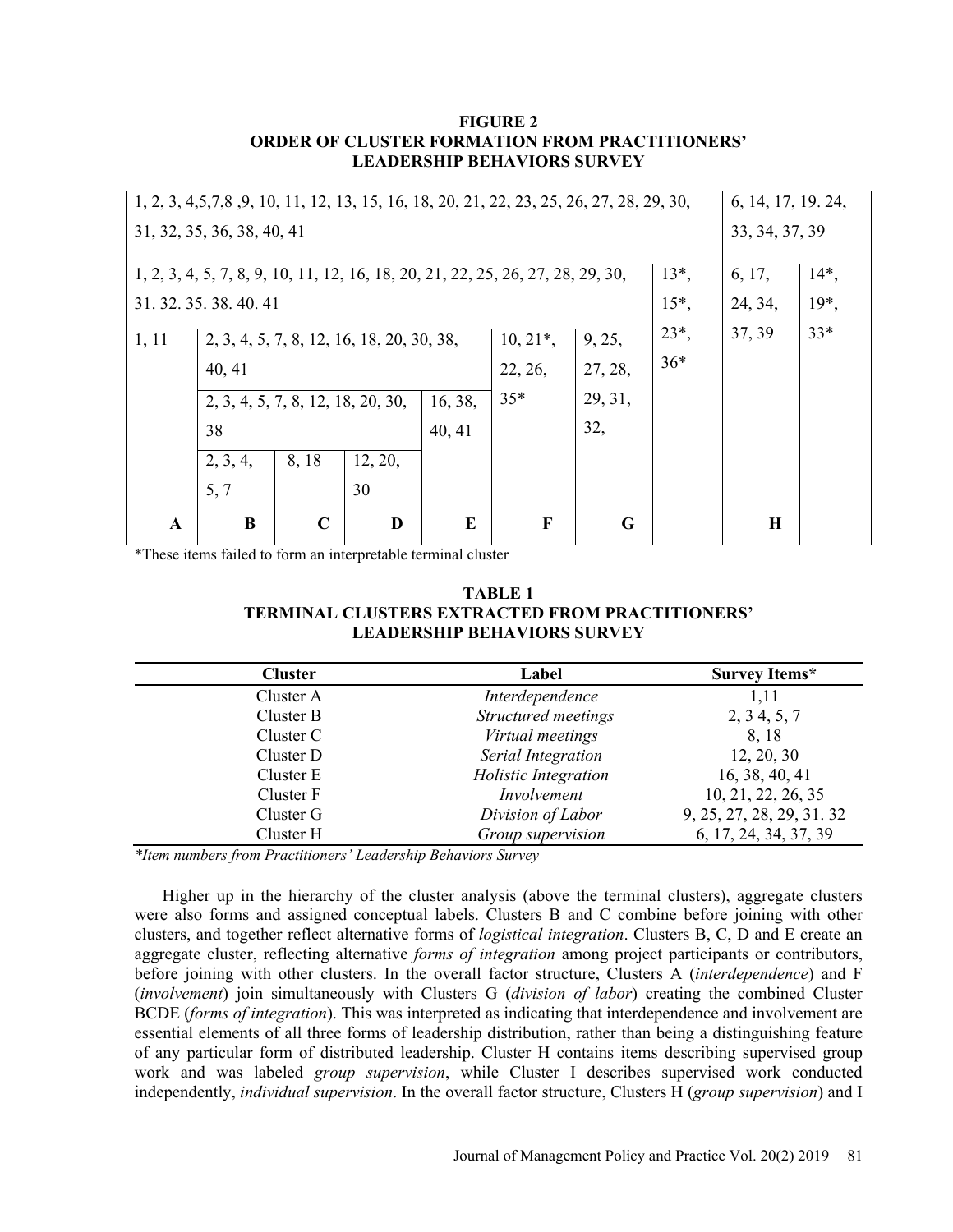(*individual supervision*) merge to create an aggregate cluster separate from the other leadership behaviors, together representing *hierarchical leadership* (see Table 1).

### *Influence Tactics Cluster Analysis*

Hierarchical cluster analysis was also performed on the IBQ portion of the practitioners' survey. These data reflect how frequently participants reported employing various influence behaviors in completing an unstructured project. The resulting dendrogram presented in Figure 3 was analyzed for interpretable clusters and order of aggregation. Ten discrete terminal clusters were identified, each corresponding to one of Yukl's (2009) influence tactics; cluster membership and interpretation are presented in Figure 4 and Table 2, respectively. Only pressure and personal appeals were aggregated in the cluster dendrogram, rather than emerging as separate terminal clusters. Three clusters, AA, FF, and JJ, correspond exactly to the *rational persuasion*, *exchange* and *legitimizing* tactics, respectively. Four clusters, CC, EE, HH and II, contained all items corresponding to the *consultation, ingratiation*, *coalition,*  and *apprising* tactics, respectively, plus one additional unrelated item each. Cluster DD contained three of four items corresponding to collaboration, and cluster BB contained two of four items corresponding to *inspirational appeals*. The final terminal cluster GG, contained all four items corresponding to *personal appeals* and three of four *pressure* tactic items. In the final analysis, all terminal clusters resulting from the influence behaviors dendrogram were interpretable in light of Yukl's influence tactics taxonomy (Yukl, Seifert & Chevez, 2008).

In addition to the meaning attached to the terminal clusters, the order of clustering within the dendrogram conveys additional meaning about the relationships among the terminal clusters. The following cluster order was documented: R*ational persuasion* and *inspirational appeals* clustered together before joining at the next level with *consultation*. *Collaboration* and *ingratiation* then joined this cluster, creating an final aggregate cluster consisting almost entirely of *soft appeals* (Hughes, Ginnett, & Curphy, 1993). On the other side of the dendrogram, *exchange* behaviors joined the terminal cluster containing elements of both *pressure* and *personal appeals*, before subsequently joining with *coalition*. This aggregate cluster joined successively to the *apprising* and *legitimizing* clusters at each of the next levels, creating a final aggregate cluster consisting almost entirely of *hard appeals* (Hughes et al., 1993) (see Table 2).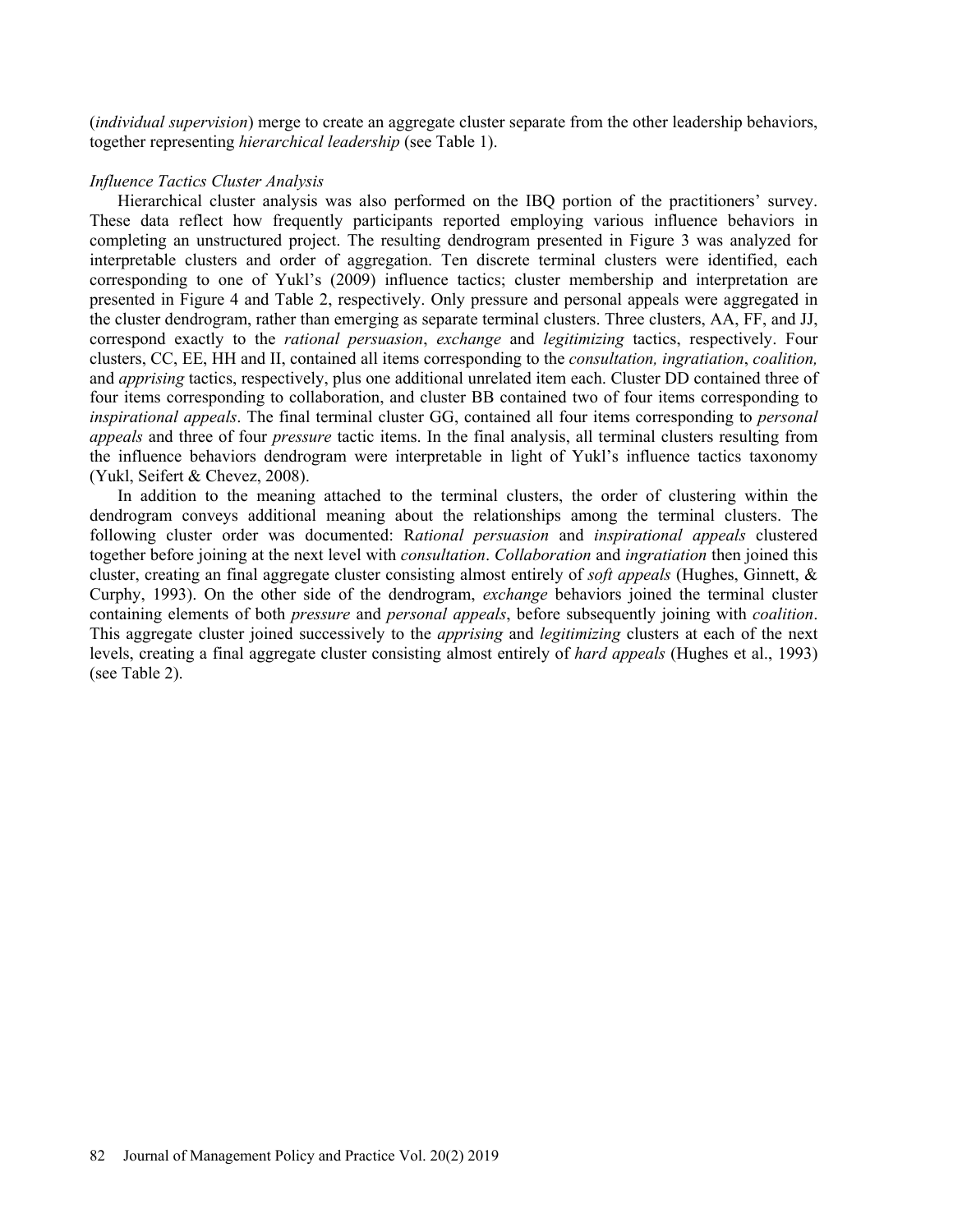**FIGURE 3 PRACTITIONERS' INFLUENCE BEHAVIORS CLUSTER ANALYSIS DENDROGRAM** 



**FIGURE 4 ORDER OF CLUSTER FORMATION FROM PRACTITIONERS' INFLUENCE BEHAVIORS SURVEY** 

| $\left[1, 2, 3, 4, 9, 10, 11, 25, 26, 27, 28, 29, 30, 31, 32, \right]$<br>33, 34, 35, 36 |        |                                    |                                                          | 5, 6, 7, 8, 12, 17, 18, 19, 20, 21, 22, 23,<br>24, 37, 38, 39, 40, 41, 42, 43, 44 |                            |                                 | 13, 14,<br>15, 16 |         |    |
|------------------------------------------------------------------------------------------|--------|------------------------------------|----------------------------------------------------------|-----------------------------------------------------------------------------------|----------------------------|---------------------------------|-------------------|---------|----|
|                                                                                          |        |                                    |                                                          |                                                                                   |                            |                                 |                   |         |    |
|                                                                                          |        |                                    | $1, 2, 3, 4, 9, 10, 11, 33, 34, 35, 25, 26, 27, 28, 29,$ |                                                                                   |                            | 5, 6, 7, 8, 21, 22, 23, 24, 37, |                   | 12, 17, |    |
| 36                                                                                       |        |                                    | 30, 31, 32                                               |                                                                                   | 38, 39, 40, 41, 42, 43, 44 |                                 |                   | 18, 19, |    |
|                                                                                          |        |                                    |                                                          |                                                                                   |                            |                                 |                   | 20      |    |
| $\vert 1, 2, 3, 4, 10, 11 \rangle$                                                       |        | $\left[9, 33, 34, 25, 26, \right]$ |                                                          | 27, 29,                                                                           | 5, 6, 7, 8, 21, 22,        |                                 | 23, 41,           |         |    |
|                                                                                          |        | 35, 36                             | 28                                                       | 30, 31,                                                                           | 24, 37, 38, 39, 40         |                                 | 42, 43,           |         |    |
|                                                                                          |        |                                    |                                                          | 32                                                                                |                            |                                 | 44                |         |    |
| 1, 2, 4, 3                                                                               | 10, 11 |                                    |                                                          |                                                                                   | 5, 6, 7, 8 21, 22,         |                                 |                   |         |    |
|                                                                                          |        |                                    |                                                          |                                                                                   |                            | 24, 37,                         |                   |         |    |
|                                                                                          |        |                                    |                                                          |                                                                                   |                            | 38, 39,                         |                   |         |    |
|                                                                                          |        |                                    |                                                          |                                                                                   |                            | 40                              |                   |         |    |
|                                                                                          |        |                                    |                                                          |                                                                                   |                            |                                 |                   |         |    |
| AA                                                                                       | BB     | CC                                 | <b>DD</b>                                                | EE                                                                                | FF                         | GG                              | HН                | П       | IJ |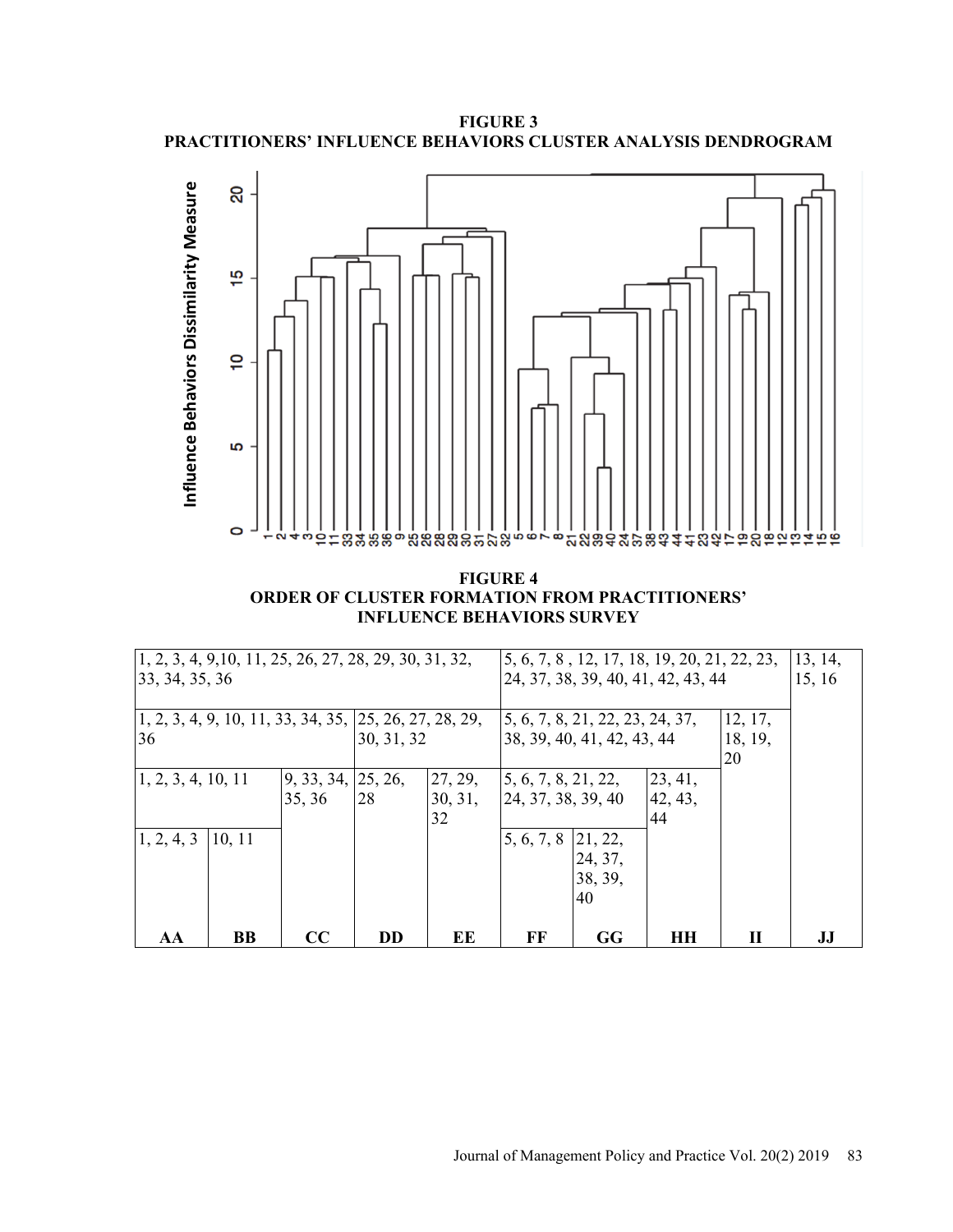### **TABLE 2 TERMINAL CLUSTERS EXTRACTED FROM PRACTITIONERS' INFLUENCE BEHAVIORS SURVEY**

| <b>Cluster</b>    | Label                        | <b>Survey Items*</b>     |
|-------------------|------------------------------|--------------------------|
| Cluster AA        | Rational persuasion          | 1, 2, 3, 4               |
| Cluster BB        | <b>Inspirational Appeals</b> | 10, 11                   |
| Cluster CC        | Consultation                 | 9, 33, 34, 35, 36        |
| Cluster DD        | Collaboration                | 25, 26, 28               |
| Cluster EE        | Ingratiation                 | 27, 29, 30, 31, 32       |
| <b>Cluster FF</b> | Exchange                     | 5, 6, 7, 8               |
| Cluster GG        | Pressure/Personal            | 21, 22, 24 / 37, 38, 39, |
| Cluster HH        | Appeals                      | 40                       |
| Cluster II        | Coalition                    | 23, 41, 42, 43, 44       |
| Cluster JJ        | Apprising                    | 12, 17, 18, 19, 20       |
|                   | Legitimizing                 | 13, 14, 15, 16           |

\**Item numbers from Yukl's (2003) Influence Behavior Questionnaire (Agent G-44)* 

# **Comparing Practitioners' Cluster Analyses with Scholars' Conceptual Framework**

Interpretation of the emergent clusters of leadership behaviors derived from cluster analysis continued by examining how each cluster related to Spillane's (2006) conceptual forms of leadership distribution. This comparison was facilitated by the framework linking behaviors on the survey instrument to Spillane's conceptual definitions derived previously through analysis of leadership scholars' expert opinion. This comparative analysis detailing the degree of correspondence between leadership behaviors associated with distributed leadership by study participants and leadership scholars' is presented in Figure 5. Only one of the emergent clusters*, serial integration*, discretely associated with a single form of leadership distribution, *coordinated*. A far more intricate pattern of associations was evident among the remaining clusters: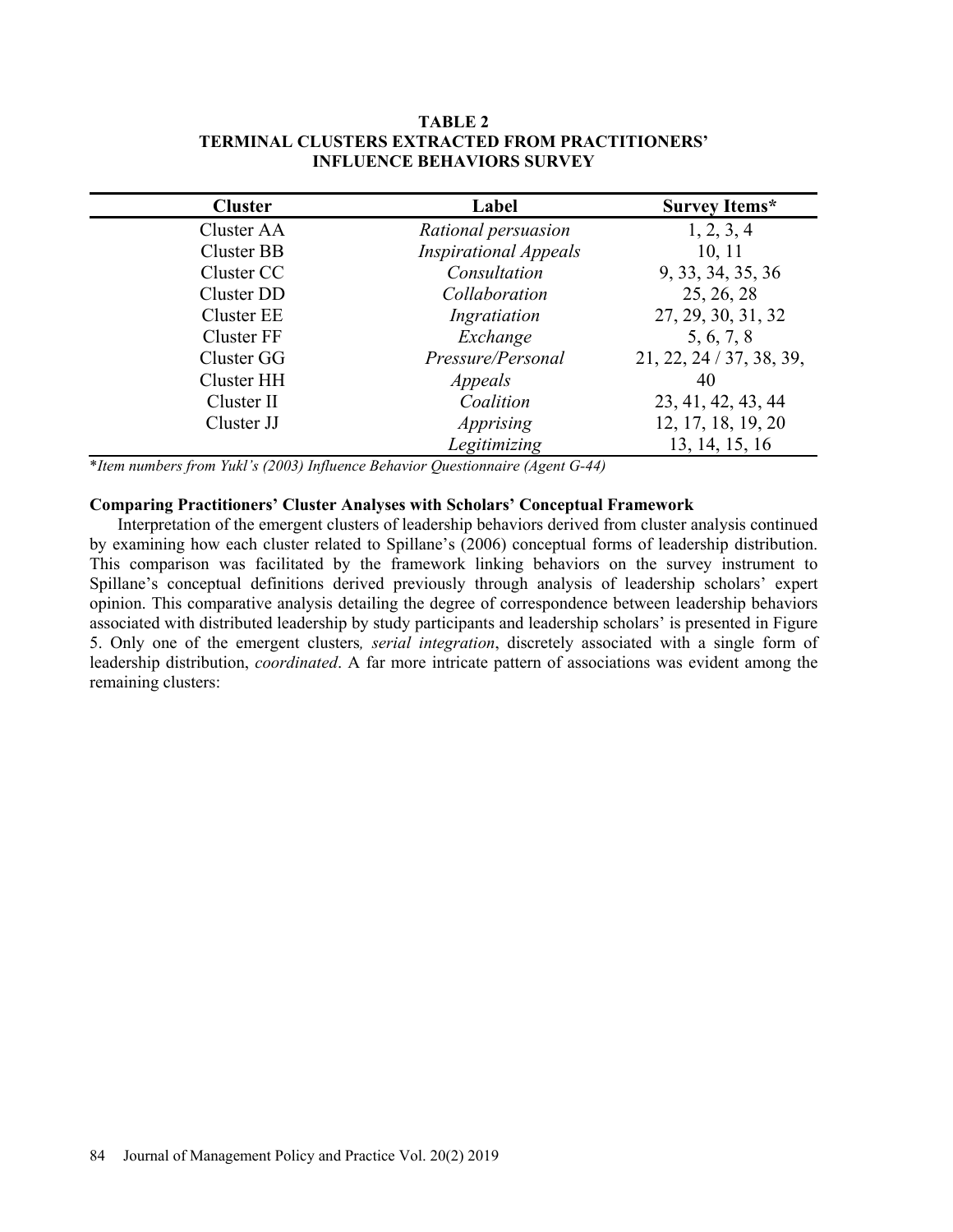## **FIGURE 5 MODEL OF DISTRIBUTED LEADERSHIP INTEGRATION LINKING RESULTS OF CLUSTER ANALYSIS TO SPILLANE'S FORMS OF LEADERSHIP DISTRIBUTION**

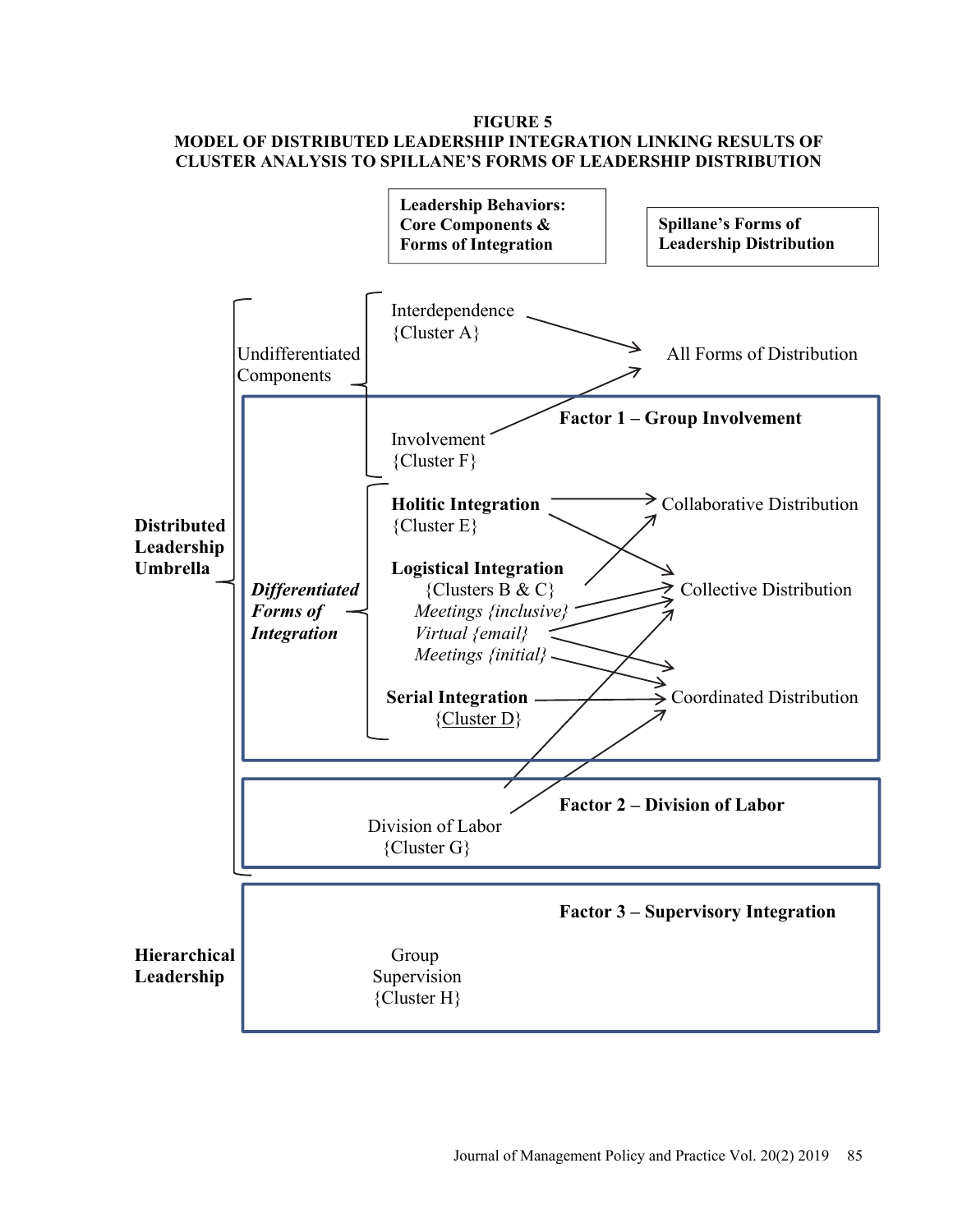Clusters A and F, representing *interdependence* and *involvement* respectively, were associated with all of Spillane's (2006) conceptual definitions, suggesting that the overall engagement of participants is a core component of all forms of distributed leadership. Both h*olistic integration* (Cluster E) was associated with both collaborative and collective distribution, while *division of labor* (Cluster G) was associated with both coordinated and collective distribution. Components of the aggregate *logistical integration* cluster associated with all forms of distribution, although the types of logistical tactics differed. Collaborative and collective distribution were associated with structured meetings of the whole involving brainstorming (*inclusive meetings*), while coordinated distribution was associated with structured meetings involving an agenda only at the start of a project, after which meetings are rare (*initial meetings*). *Virtual meetings* were associated with both collective and coordinated forms of distribution, but not with collaborative.

Based on this analysis, separate components of the aggregate cluster *forms of integration* were found to be differentially associated with each of the three forms of leadership distribution; this cluster containing *holistic, logistical and serial integration* was renamed, d*ifferentiated forms of integration*. The two clusters found to be associated with all forms of distribution, interdependence and involvement, were labeled *undifferentiated components*; these clusters linked simultaneously with the *differentiated forms of integration* and *division of labor* clusters. Together, these three components were found to contain the *distributed leadership umbrella*. The remaining leadership behaviors included on the leadership behavior survey clustered separately from the items associated with distributed leadership by the experts. These items describe various supervisory functions. Viewed through the lens of the experts' associations, this cluster consists mostly of items not associated with any of Spillane's (2006) conceptual forms of distribution. Thus from a behavioral perspective, supervisory forms of leadership was found to lie outside the *distributed leadership umbrella*.

The *distributed leadership umbrella* that emerged from this analysis is inclusive of, but more complex than, the three discrete forms of distribution conceptualized by Spillane (2006). From a cluster analysis perspective, distributed leadership looks empirically less like three discrete forms, and more like three hybrid constructs representing complex patterns of differentiated and undifferentiated behaviors. While the core components *interdependence* and *involvement* are characteristic of all forms of leadership distribution, collaborative leadership involves both *holistic integration* and *structured meetings*; coordinated distribution also involves *holistic integration*, but is characterized by more *virtual meetings* and a *division of labor*; coordinated distribution similarly involves both a *division of labor* and *serial integration*, but lacks the component of *group integration* characteristic of other forms of distribution, and is logistically distinct in relying to a greater extent on *virtual* and *initial meetings*. The fact that *division of labor* clusters separately from other differentiated and undifferentiated elements supports the conceptual distinction of this component of distributed leadership.

### **Factor Analysis**

Exploratory factor analysis subsequently performed on both sets of practitioners' data supported a 3 factor model for leadership behaviors and a 2-factor model for influence tactics. Criteria for item retention included Eigen values scree test, a factor loading cut off of .30 and factor interpretability; complex variables that loaded on more than one dimension were dropped.

### *Leadership Factors*

The three leadership behavior factors contained 14, 8 and 5 items, respectively, with 14 items excluded; coefficient alphas for each of the factors were .86, .81, and .66. While the factor loadings did not exactly match results of the cluster analysis, there was substantial correspondence. Examining the content of each factor loading revealed these three factors corresponded to three leadership behavior clusters identified through cluster analysis: *group involvement*, *supervisory integration*, and *division of labor*. The smaller two factors, accounting for 14% and 5% of the shared item variance, corresponded to the terminal clusters reflecting *supervisory integration* and *division of labor*. In corroborating results of the cluster analysis, these findings suggest that for these two components of leadership, factor analysis served an equally sufficient method of analysis. The third factor, accounting for an additional 14% of the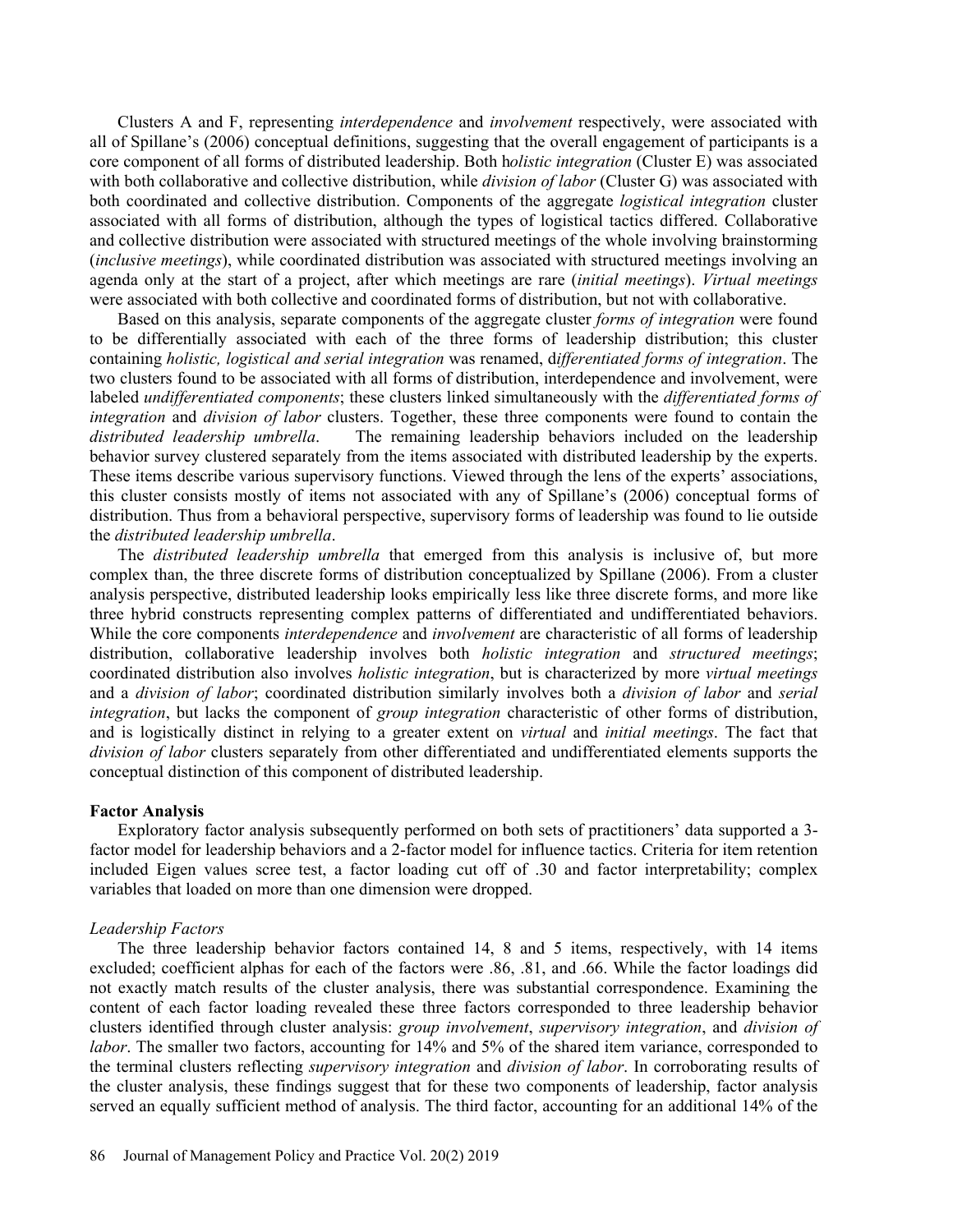shared item variance, did not correspond to a terminal cluster, but to the aggregate cluster *group involvement*. This aggregate cluster was constituted of all three *differentiated forms of integration* (*holistic*, *logistical* and *serial*) combined, plus *involvement*. Disaggregating this factor into terminal clusters revealed that only one of the components loading on this factor (*involvement*) was associated with all three forms of distribution; the other three were each differentially associated with two forms of distribution, exclusive of the third (see Figure 5).

The results of this analysis provides strong evidence to suggest that in practice, rather than being constituted of three distinct forms as proposed conceptually by Spillane, distributed leadership actually consists of overlapping leadership behaviors that have much more in common than previously postulated by theorists. This study reveals that by eliminating complex variables and forcing items into discrete factors, previous studies of distributed leadership artificially obscured the complex overlapping patterns of behavioral associations revealed through cluster analysis. On the other hand, factor analysis in this study did reveal one item (*group supervision*) that negatively loaded on the aggregate distributed leadership factor but that clustered with supervisory integration; this association was not evident from cluster analysis alone.

### *Influence Factors*

The two influence behavior factors identified contained 21 and 17 items each, with 5 items excluded; coefficient alphas for each of the factors were .92 and .88. While the factor loadings did not exactly match results of the cluster analysis, there was substantial correspondence. The two factors, accounting for 28% and 13% of the shared item variance, corresponded to the aggregate clusters representing *soft* and *hard appeals* (Hughes et al., 1993), respectively. Once again, the complex internal structure of these factors was revealed only through cluster analysis. A test of the 11 factor structure advanced by Yukl, et al. (2008), did not yield a good fit, as indicated by the significant chi-square,  $X^2$  (847, N = 261)= 1404.194 p  $= 0.00$ , CFI = .89, (RMSEA) = .059 (90% confidence interval = .053 - .064).

#### **Correlation and Regression Analyses**

Finally, the relationship between leadership and influence behaviors was explored using correlation analysis (see Table 3).

|                     | Group<br>Involvement <sup>1</sup><br>(integrated) | Division of<br>Labor <sup>2</sup><br>(independent) | Supervisory<br>Integration <sup>3</sup><br>(hierarchical) | Hard Appeals | Soft Appeals |
|---------------------|---------------------------------------------------|----------------------------------------------------|-----------------------------------------------------------|--------------|--------------|
| Group               | 1.00                                              |                                                    |                                                           |              |              |
| Involvement         |                                                   |                                                    |                                                           |              |              |
| Division of Labor   | $0.47***$                                         | 1.00                                               |                                                           |              |              |
| Supervisory         | $-0.12$                                           | 0.10                                               | 1.00                                                      |              |              |
| Integration         |                                                   |                                                    |                                                           |              |              |
| <b>Hard Appeals</b> | $0.35***$                                         | $0.41***$                                          | $0.33***$                                                 | 1.00         |              |
| Soft Appeals        | $0.31***$                                         | $0.67***$                                          | 0.07                                                      | $0.27***$    | 1.00         |

| <b>TABLE 3</b>                                                       |
|----------------------------------------------------------------------|
| <b>CORRELATION MATRIX: LEADERSHIP AND INFLUENCE BEHAVIOR FACTORS</b> |

 $*_{p<0.05}$ ,  $*_{p<0.01}$ ,  $*_{p<0.001}$ 

<sup>1</sup>Factor combining three differentiated forms of integration  $\&$  involvement clusters (Clusters B, C, D, E  $\&$  F)

 ${}^{2}$ Factor representing independent piecemeal work (done serially or simultaneously) (Cluster G)  ${}^{3}$ Factor representing both forms of biographical integration (individuals and groups (Cluster H)

 ${}^{3}$ Factor representing both forms of hierarchical integration (individuals and groups (Cluster H)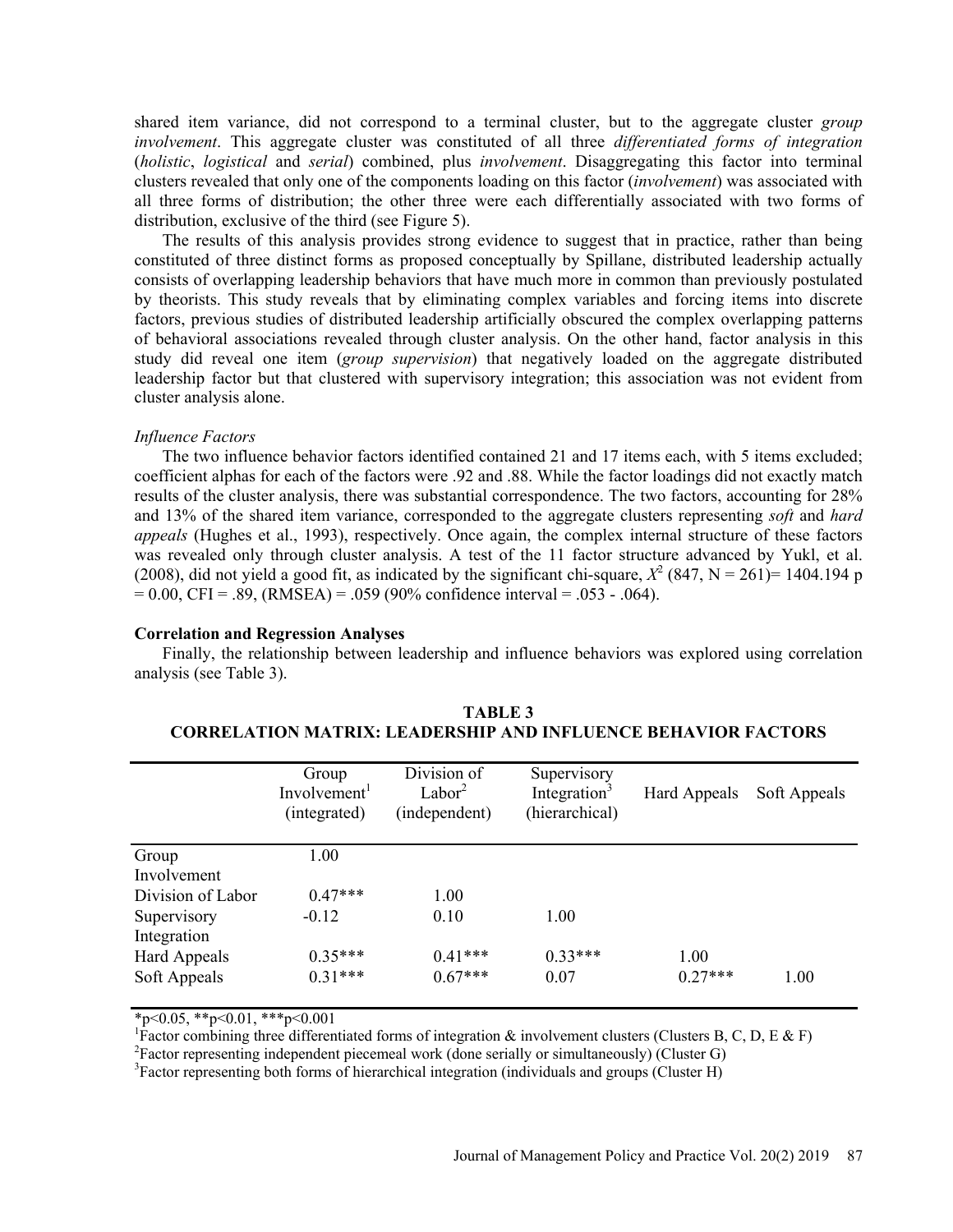#### *Correlation Analysis*

The correlation matrix presented in Table 3 reveals significant correlations between the aggregate distributed leadership factors *group involvement* and *division of labor* (r =.47; *p* < 0.001); neither was significantly correlated with *supervisory integration*. The two influence factors were also significantly correlated ( $r = .27$ ;  $p < 0.001$ ). The use of *soft appeals* was significantly correlated with both *group involvement* ( $r = 0.31$ ;  $p < 0.001$ ) and *division of labor* ( $r = 0.67$ ;  $p < 0.001$ ), while the use of *hard appeals* was significantly correlated with all three leadership factors: *group involvement*  $(r = 0.35; p < 0.001)$ , *division of labor* ( $r = .41$ ;  $p < 0.001$ ), and *supervisory integration* ( $r = .33$ ;  $p < 0.001$ ).

#### *Regression Analysis*

Three independent regression equations were calculated to determine the amount of leadership variance accounted for by each of the influence factors identified in this study (see Table 4). For each regression equation, the independent variables were the practitioners' use of *hard* and *soft appeals*, while the dependent variable in each equation was one of the three leadership components that emerged from combining the cluster and factor analyses: *group involvement*, *division of labor* and *supervisory integration*. The overall regression equation reached significance for all three forms of leadership: *group involvement*, *F* (2, 190) = 19.91; p < .001; *division of labor*, *F* (2, 190) = 96.09; p < .001; and *supervisory integration, F* (2, 190) = 11.27;  $p < .001$ . Hard and soft appeals accounted for a significant portion of the variance in both the aggregate distributed leadership factors, *group involvement* (16%) and *serial integrati*on (50%) forms of leadership; only hard appeals accounted for a significant amount of the variance in the *supervisory integration* (10%) leadership factor. Overall, *hard appeals* were employed across all forms of leadership and accounted for roughly the same amount of variance in each, while *soft appeals* were systematically employed in all forms of leadership except supervisory integration, and accounted for a much greater portion of the variance in distributed leadership than in either serial or supervisory forms of integration.

|                                   |                          | Dependent Variables   |                          |  |
|-----------------------------------|--------------------------|-----------------------|--------------------------|--|
|                                   | Group                    | Division              | Supervisory              |  |
|                                   | Involvement <sup>1</sup> | of Labor <sup>2</sup> | Integration <sup>3</sup> |  |
| <b>Independent Variables</b>      | (integrated)             | (independent)         | (hierarchical)           |  |
|                                   |                          |                       |                          |  |
| Hard Appeals                      | $0.28***$                | $0.25***$             | $0.33***$                |  |
|                                   | (0.08)                   | (0.06)                | (0.04)                   |  |
| Soft Appeals                      | $0.24**$                 | $.60***$              | $-0.02$                  |  |
|                                   | (0.13)                   | (0.10)                | (0.07)                   |  |
|                                   | 19.91***                 | 96.09***              | $11.27***$               |  |
| $F$ (df=2, 190)<br>R <sup>2</sup> | 0.16                     | 0.50                  | 0.10                     |  |

**TABLE 4 REGRESSION ANALYSIS OF LEADERSHIP AND INFLUENCE BEHAVIORS** 

*\*p<.05, \*\*p<.01, \*\*\*p<.001* 

<sup>1</sup>Factor combining three differentiated forms of integration & involvement clusters (Clusters B, C, D, E & F) <sup>2</sup> Factor representing independent piecemeal work (done serially or simultaneously) (Cluster G)

3Factor representing both forms of hierarchical integration (individuals and groups (Clusters H)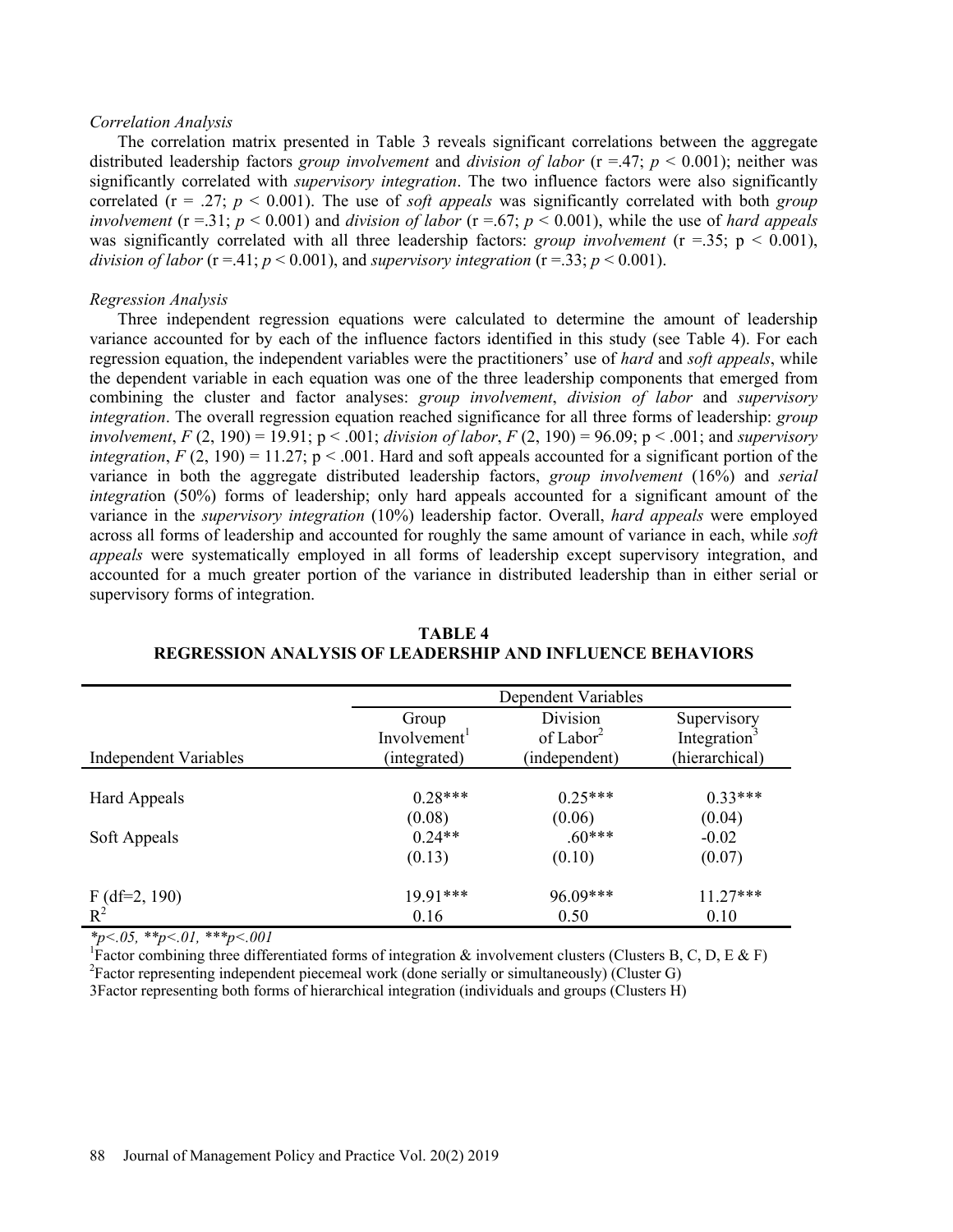### **CONCLUSIONS**

Results of this study of working practitioners suggest distributed leadership is far more complex than previously conceptualized by scholars. Evidence using cluster analysis reveals that rather than consisting of separate, discrete forms, distributed leadership is actually constituted of multiple overlapping forms. Three forms of leadership distribution were identified in the terminal clusters derived from that analysis of practitioners' survey data in this study: holistic, logistical and serial leadership. These forms of leadership distribution are different than those previously proposed by theorists, although there were some commonalities noted. But what appears to be more important is that the forms of distributed leadership identified in this study share more in common than scholars previously thought, but are nevertheless clearly distinct from traditional hierarchical leadership approaches, as corroborated by the evidence presented here.

### **Conceptualizing Distributed Leadership**

Compared with experts' conceptual associations of leadership behaviors obtained previously, which substantially aligned with Spillane's (2006) conceptual definitions, survey responses from practitioners in this study yielded a far more intricate framework of behavioral integration. Importantly, these findings were based on the ways in which leadership professionals actually reported interacting in unstructured task environments. These findings support the conclusion that in the way it is practice, distributed leadership is not as discrete or exclusive as Spillane's (2006) conceptual definitions purport.

In practice, the three conceptual forms of distributed leadership defined by Spillane (2006) disaggregate on the basis of cluster analysis into three forms of integration that are differentially associated with the three forms of leadership distribution, while a fifth form integration representing hierarchical (supervisory) leadership was found to lie empirically outside the distributed leadership umbrella. Two additional behavioral clusters, identified as *interdependence* and *involvement*, were found to be associated with all forms of distributed leadership, while a final cluster representing division of labor was associated with two forms. None of the core components or differentiated forms of integration were exclusively associated with a single form of distributed leadership, yet Spillane's (2006) distinct forms of distribution were clearly distinguishable within the pattern of associations revealed through cluster analysis. These results suggest that *involvement* and *interdependence* are essential core constructs differentiating all forms of distributed leadership from traditional hierarchical leader-follower relationship. What distinguishes these forms of leadership distribution appears to be the manner of behavioral integration and division of labor that characterizes each.

Insights were also gained in this study into the relationship between leadership behaviors of middlemanagers and their use of influence tactics in unstructured working groups. Results of the correlation and regression analyses revealed these leaders used both hard and soft influence tactics with all forms of leadership where a division of labor, group involvement, or supervisory integration were involved. However, soft appeals were only practiced when the nature of leadership involved a division of labor and group involvement; soft appeals were not employed to promote supervisory integration. Thus it is not the absence of hard appeals that characterizes distributed forms of leadership, but the presence of soft appeals not typically associated with hierarchical leadership.

### **Emergent Model of Distributed Leadership Integration**

Results of this study suggest the distributed leadership umbrella encompasses both differentiated and undifferentiated elements. The undifferentiated elements of distributed leadership are: a) the *interdependence* and *involvement* of all members of a work group. These elements were found to be common to all types distributed leadership. In addition, this study identified three *Differentiated Forms of Integration* that exist under the umbrella of distributed leadership: Holistic, logistical and serial integration. Integration is a new construct not previously considered in conceptualizing distributed leadership and distinguishing among its various forms.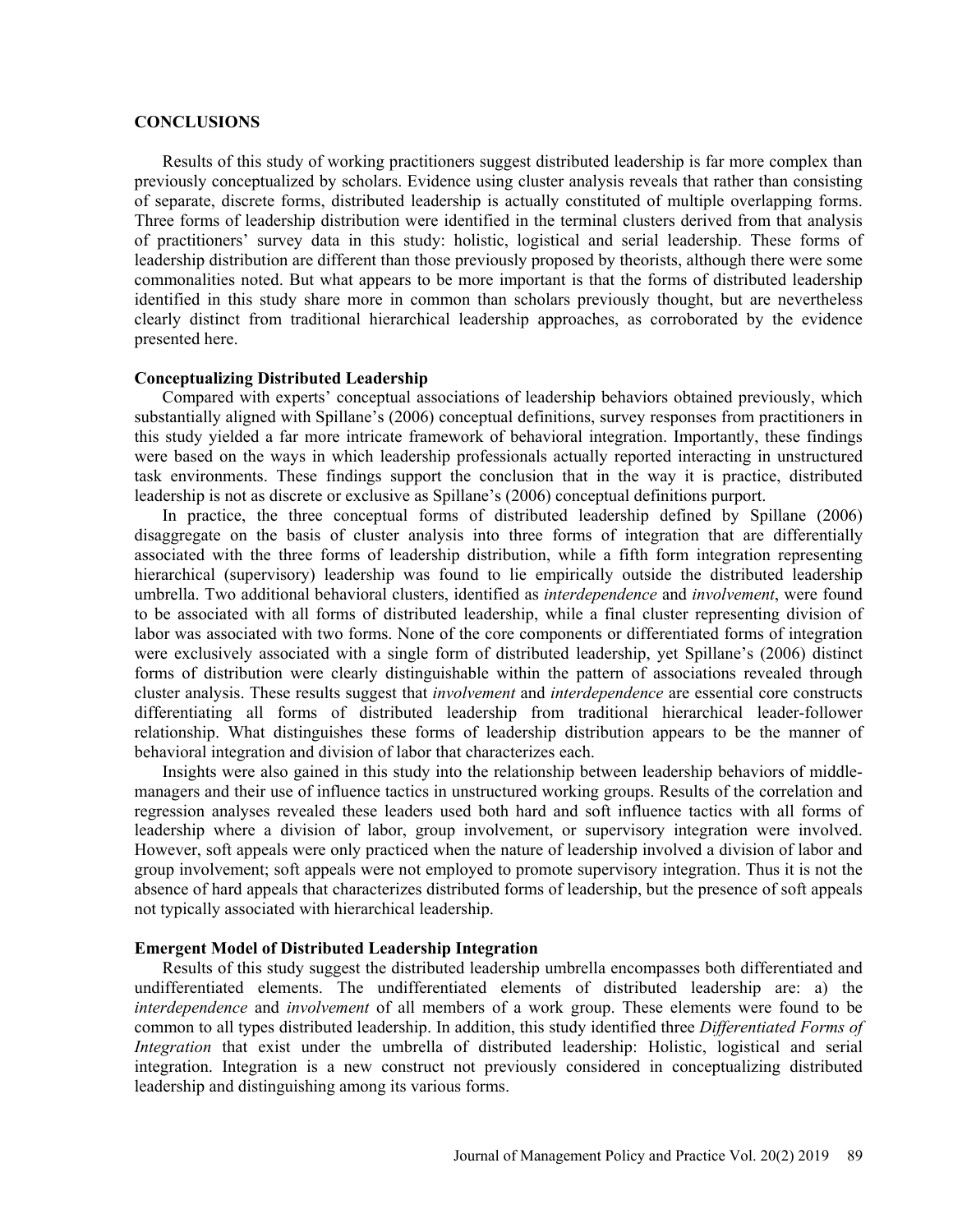The Model of Distributed Leadership Integration that emerged from this study highlights the many different types of behavioral integration that characterize various forms of leadership distribution: *Holistic integration* was characterized by behaviors that ensured input, opinions and work completed individually were shared openly with all members of the work group to inform problem solving, decision making and ensure everyone maintained a holistic sense of the project throughout implementation. *Logistical integration* captured the mechanisms by which, whether working alone or together, members of the work group coordinated their activities and strategically sought the perspectives of others as needed to carry out their tasks. Finally, *serial integration* refers to the procedures that ensured work was carried out in an orderly, coordinated and sequential manner coordinated by a unifying agenda and facilitated by personal communication.

Based on the results of this study, what distinguishes each of Spillane's (2016) conceptual forms of distributed leadership are the types of differentiated integration required in practice (see Figure 5). Collaborative distribution requires both holistic and logistical integration. Collective distribution requires both holistic and serial integration. Coordinated distribution requires both logistical and serial integration. In addition, both collective and coordinated distribution require an element of division of labor, while collaborative distribution does not. Significantly, the only type of integration not found to be a component of any form of distributed leadership was supervisory integration. This form of hierarchical leadership was found to be outside the umbrella of distributed leadership. Thus while each of Spillane's identified forms of leadership distribution are conceptually distinct, results of this study provide strong evidence that in practice, the behaviors underlying these leadership forms are exercised in particular combinations of both differentiated and undifferentiated behaviors. All forms of distributed leadership were found to require both *interdependence* and *involvement*, as well as some combination of *holistic*, *logistical* or *serial integration*. But there was not a singular, one-to-one correspondence between these various types of differentiated integration and Spillane's (2006) conceptually distinct forms of distributed leadership. Together, these data support the conclusion that in practice, distributed leadership is a much more complex, dynamic, unscripted form of leadership that requires a diverse set of behavioral skills to execute successfully.

### **Paradigm Shift in the Study of Distributed Leadership**

The results of this study, utilizing less traditional methods to analyze the behavior of middlemanagers in unstructured work environments, produced findings that suggest a paradigm shift is needed in the study of distributed leadership. More commonality than distinction was found among the forms of distributed leadership documented than have been conceptually defined by scholars previously (Gronn, 2002). This suggests the search for discrete forms of leadership distribution should be replaced with a more nuanced approach to complexity analysis using alternative research methods (Osborn & Hunt, 2007; Uhl-Bien & Marion, 2009).

In addition, Spillane's (2006) focus on interpersonal interaction as the defining dimension distinguishing distributed leadership may need to be replaced with consideration of the nature of integration within distributed work groups. Several forms of integration emerged as the defining dimension of both differentiated and hierarchical leadership in this study. Differentiating among work groups based on these dimensions may hold promise for advancing the study of distributed leadership beyond concern over the behavior of individuals, to considering the fitness of the entire collective. Defining a form of leadership based on individual interactions may have less relevance for understanding the nature of distributed leadership (and other forms of collective leadership), than finding ways to characterize the level of overall integration of leaders and followers engaged in carrying out the work of an organization.

Understanding how members of unstructured work groups are integrated, as well as the factors that promote and sustain optimal levels of integration relative to the nature of the work to be completed, represents a promising new research agenda for scholars of distributed leadership. Other lines of future research suggested by the results of this study include assessing the differential success and effectiveness of the various forms of differentiated integration identified, as reflected in the Model of Distributed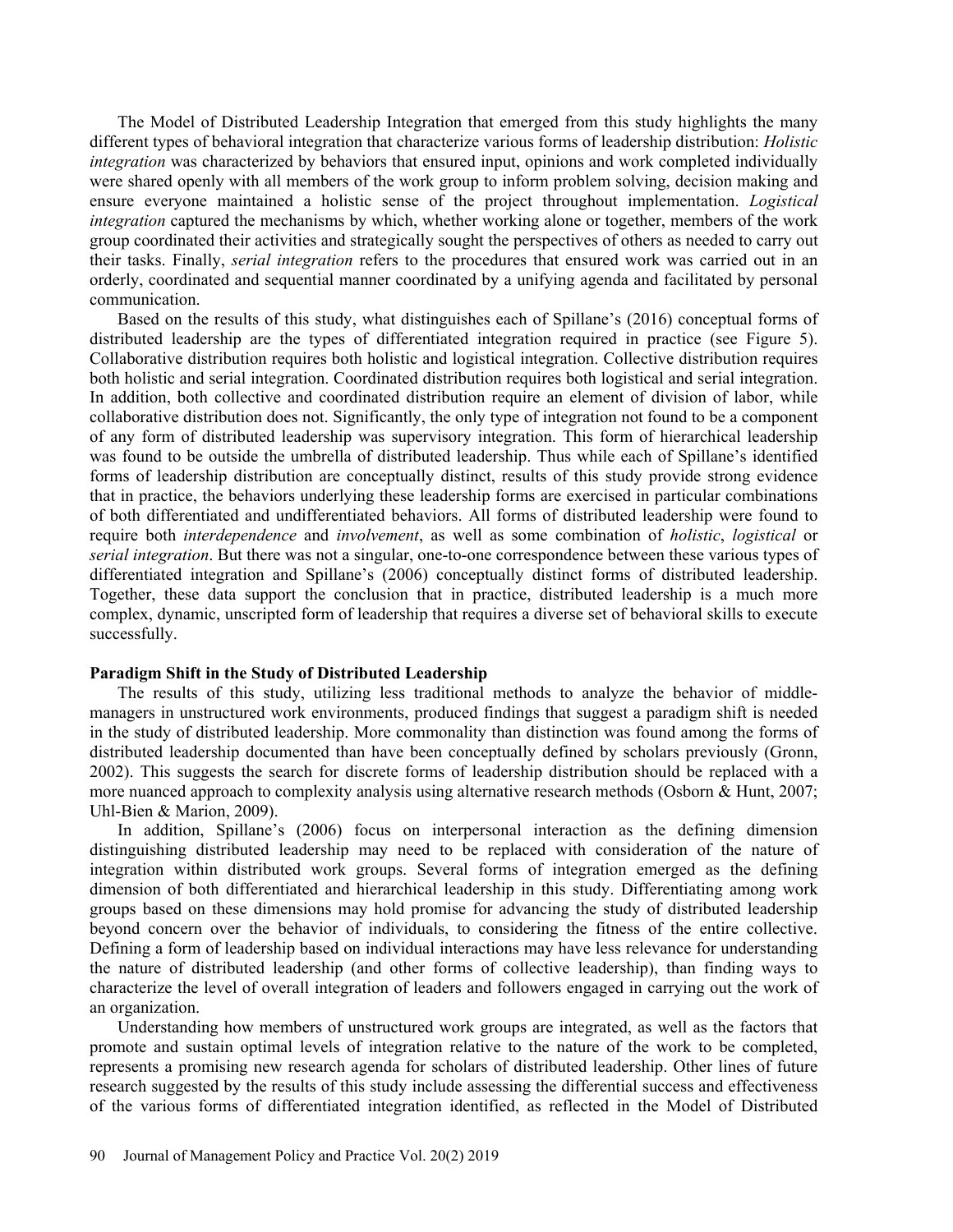Leadership Integration. Researchers should seek to determine the optimal level of each form of integration, depending upon the form of leadership distribution being practiced. What are the essential skill sets associated with each of these forms of integration that leaders need to master in order to practice effective distributed leadership? Closer examination of the differential use of hard and soft influence tactics may further clarify what appears to be a tipping point in distinguishing distributed from hierarchical forms of leadership.

### **Implications for Leadership Practice**

Even before being confirmed and extended through future research, the results of this study have numerous implications for practitioners, particularly middle-managers expected to provide leadership in unstructured environments. First, the practice of distributed leadership appears to be a complex, multifaceted skill that invites creativity and relies on intuition, ingenuity and a commitment to promoting integration of all individuals contributing to the collective effort. Given that all forms of distributed leadership were shown to require both interdependence and involvement of group members, leaders should remain vigilant in monitoring these dynamics throughout project completion.

In addition, three forms of integration (holistic, logistical and serial) appear to be important for enacting different forms of distributed leadership; the Model of Distributed Leadership Integration presented in Figure 5 provides a roadmap for leaders attempting to strike the optimal levels of each. At the same time, it appears that supervisory integration should be avoided. It may also be important to bear in mind that a formal division of labor is not required for all forms of leadership distribution.

Results of this study also point to the importance of relying upon soft influence tactics to garner the contributions of group members, together with a more attenuated, selective use of more traditional hard appeals. These guidelines provide an abundance of insight for leaders striving to succeed in organizations that advocate the distribution of leadership for achieving organizational objectives.

### **REFERENCES**

- Aldenderfer, M. S., & Blashfield, R.K. (1984). *Cluster analysis*. (Quantitative Applications in the Social Sciences). Beverly Hills, CA: Sage.
- Beckstead, J.W. (2002). Using hierarchical cluster analysis in nursing research. *Western Journal of Nursing Research,* 24(3), 307-319.
- Bennett, N., Wise, C., Woods, P.A., & Harvey, J.A. (2003). *Distributed Leadership*. Nottingham: National College of School Leadership.
- Bolden, R. (2011). Distributed leadership in organizations: A review of theory and research. *International Journal of Management Reviews,* 13, 251-269.
- Bolden, R., Petrov, G., & Gosling, J. (2008). *Developing collective leadership in higher education: Final report*. London: Leadership Foundation for Higher Education.
- Bolden, R., Petrov, G., & Gosling, J. (2009). Distributed leadership in higher education: Rhetoric and reality. *Educational Management Administration & Leadership*, 37(2), 257-277.
- Bryman, A., Stephens, M., & Campo, C. (1996). The importance of context: Qualitative research and the study of leadership. *Leadership Quarterly,* 7(3), 353-370.
- Burke, K.M. (2010). Distributed leadership and shared governance in post-secondary education. *Management in Education,* 24(2), 51-54.
- Capra. M.G. (2005). Factor analysis of card sort data: An alternative to hierarchical cluster analysis. *Proceedings of the Human Factors and Ergonomics Society 2005*, 49, 691-695.
- Everitt, B.S., Landau, S., Leese, M., & Stahl, D. (2011). *Cluster Analysis*, 5<sup>th</sup> ed. (Wiley Series in Probability and Statistics) West Sussex, UK: John Wiley & Sons.
- Freidrich, T.L., Bessey, W.B., Schuelke, M.J., Ruark, G.A. & Mumford, M.D. (2009). A framework for understanding collective leadership. *Leadership Quarterly*, 20, 933-958.
- Gronn, P. (2002). Distributed leadership as a unit of analysis. *Leadership Quarterly, 13*, 423-451.